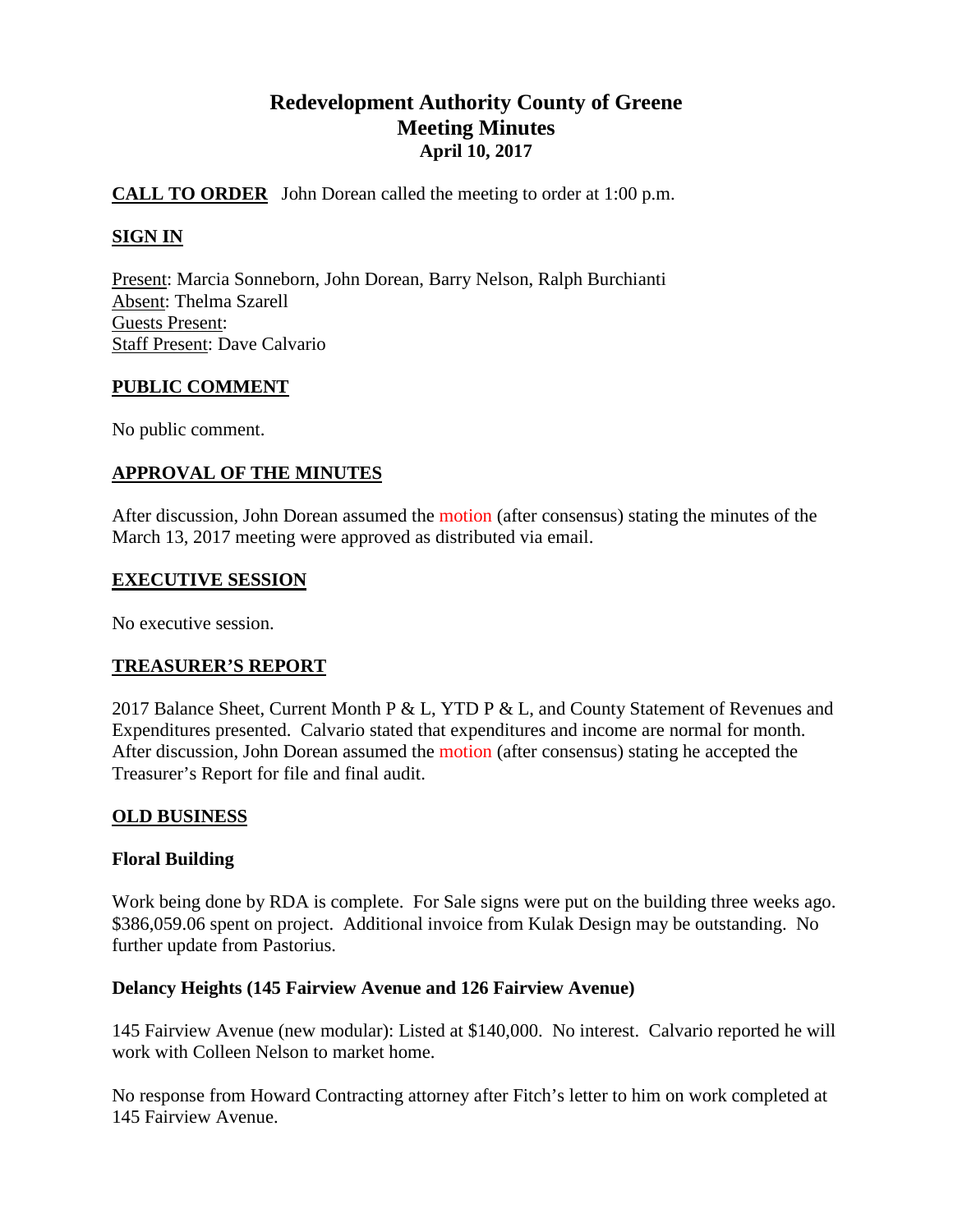126 Fairview Avenue: Calvario reported that GCCTC is making progress on 126 Fairview Avenue. Interior studded out, electric roughed in. K2 Engineering passed building inspection with minor items that need to be addressed. K2 Engineering did not pass electrical rough-in inspection. Wires running in attic need to be addressed.

## **Nazer St. Remediation and Stabilization Update**

No update from Waynesburg Borough Council in regard to assistance Calvario asked for at February 13 Council meeting in regard to partnering with Pirhl Development and RDA to demolish 343 and 355 Nazer St. blighted structures. Calvario will contact Borough after April meeting for update. 343 and 355 Nazer St. are on proposed Judicial Sale list. Cost to Borough and RDA would be approximately \$8-10,000 each, with Pirhl pledging \$4,000 to project.

Greene County Habitat receiving \$150,000 in 2015 PHARE funds to build two homes on E. Franklin St. RDA will be grantor of funds to Habitat in four progress payments as work progresses. Waiting on MOA from Habitat. Construction to start in April.

## **Partnership with GCCTC**

Calvario reported RDA will hire 3-4 GCCTC students for summer. County paying for one student, but other funds from Community Action SW and SW Training Services, Inc. should be available to pay additional 2-3 students.

## **127 School St. Rehab**

Complete. Calvario reported that a one-year LIPC was signed with Melissa Frameli on April 7. Melissa's application and email from Community Action SW Housing Counselor distributed. Home sold for \$67,500, paid \$3,000 down, and \$600 per month. Approximately \$62,600 spent on project. Melissa meets 50% MAI for PHARE grant.

## **Down Payment Assistance/2nd Mortgage Discussion**

No decision can be made until we get a potential buyer for 145 Fairview Ave. in the program that would meet PHARE low to moderate income guidelines. Once a potential buyer is identified, will discuss subsidize/underwrite sale of new modular.

### **Old Rogersville School Development**

Pricing information from GML Construction distributed. To build only would cost \$158,000 with GML. Calvario reported that he is obtaining numbers from JR Riggs and Stan Corporation from Somerset. Currently \$64,000 in project.

## **Discussions with Morris, Perry, and Richhill Township Supervisors**

-Wind Ridge, Chambers property. RDA appointed Conservator. Calvario reported asbestos report found no asbestos. Demolition bids due April 14. Colin Fitch preparing document to go in front of Farley Toothman recommending to tear down structure. RDA cannot go further until Farley Toothma approves plan.

-Nineveh, Kita property. No update.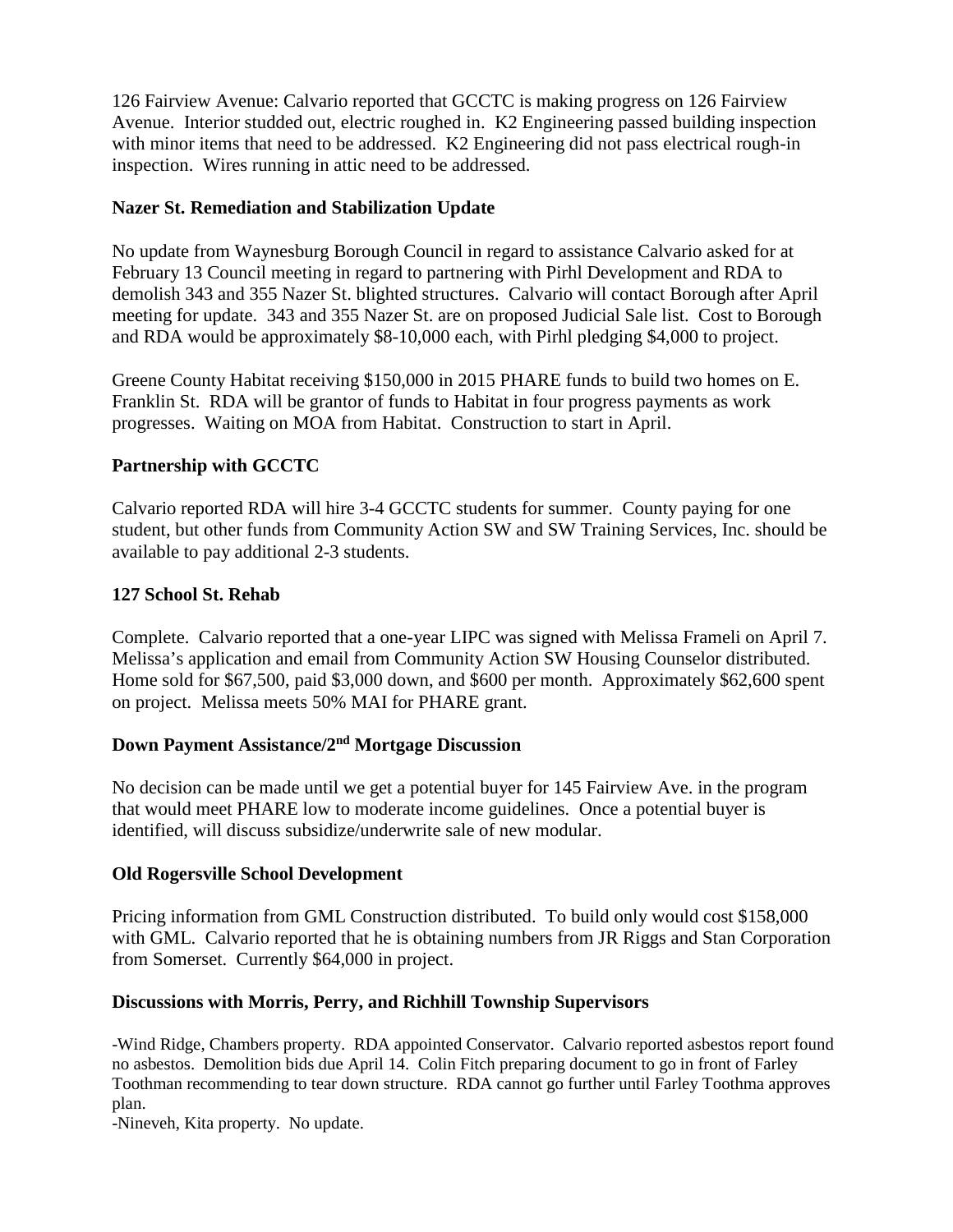## -Mt. Morris, Dotson property. No update. **362 E. Franklin St. (Habitat for Humanity and RDA E. Franklin St. Stabilization Project)**

On proposed 2017 Judicial Sale list.

#### **Development of Bonar and Woodland Ave. Property**

No update.

#### **Current Projects**

Calvario reported that 83 2<sup>nd</sup> St Crucible is complete. Signed LIPC for 83 2<sup>nd</sup> St, Crucible on April 7, 2017 with Eva Rex and Walter Hlatky. Sold for \$67,500. Approximately \$35,900 in project.

Steve Salisbury is working on 296 5<sup>th</sup> Avenue, Crucible. Consistent help from community service volunteers through the Court, Greene County Prison, and SCI Greene inmates. Bruce and Melissa Shipley interested in 296  $5<sup>th</sup>$  Avenue, Crucible. Application distributed. Approximately \$23,000 will be in home. Shipleys' are pre-qualified for a USDA loan. When Salisbury is finished in Crucible, he will start on 333 Steel Hill Rd.

Volunteer help from Greene County Prison and Court will be miniscule in spring and summer due to them working outside for other Government entities and non-profits.

#### **Parkview Knoll, Carmichaels**

Documents for Park View Knoll funds passing through RDA will be ready to be signed soon.

#### **120 Short St., Clarksville**

Calvario reported some asbestos abatement must be done before demolishing.

#### **133 Bowlby St., Waynesburg**

Calvario reported that this is the property donated to RDA. Fire in home 2012. Roof repaired. Will put repairs out to bid.

#### **117 Duquesne St., Greensboro**

Home donated to RDA by First Federal. Calvario reported that a tarp has been placed over the roof. Salisbury will start on this home after he is finished with 333 Steel Hill Rd.

#### **158 Greensboro Road**

Calvario reported there will be a hearing on April 21 in front of Lou Dayich over bid submitted through Tax Claim for 158 Greensboro Rd. K. Kevin Kendralla filed petition to stop sale. RDA bid \$50 per parcel for three parcels through Tax Claim. After discussion, Ralph Burchianti made a motion to bid up to \$5,000 on this home. Barry Nelson 2<sup>nd</sup>. All were in favor and the motion passed.

### **NEW BUSINESS**